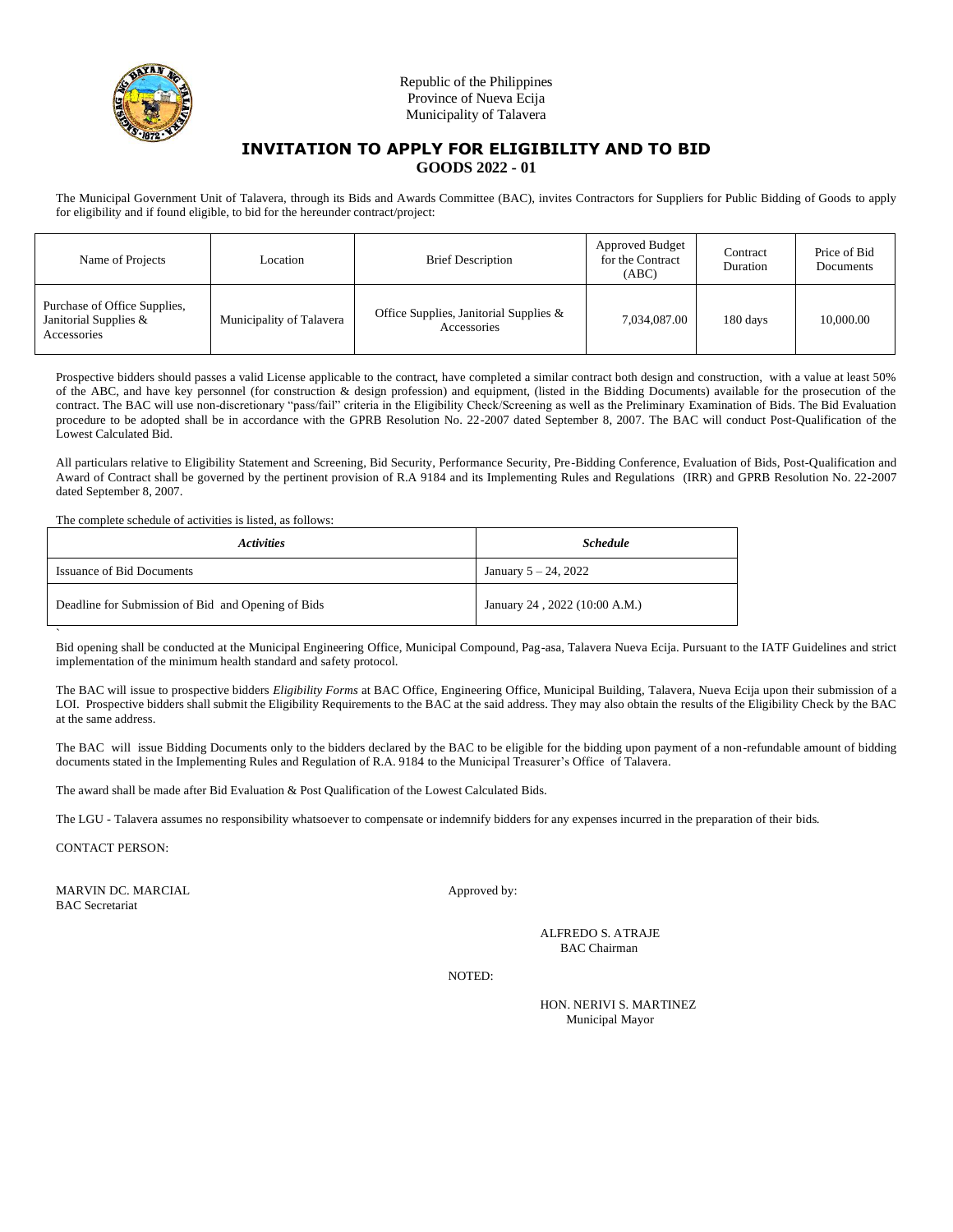

# **INVITATION TO APPLY FOR ELIGIBILITY AND TO BID GOODS 2022 - 02**

The Municipal Government Unit of Talavera, through its Bids and Awards Committee (BAC), invites Contractors for Suppliers for Public Bidding of Goods to apply for eligibility and if found eligible, to bid for the hereunder contract/project:

| Name of Projects                                                     | Location                 | <b>Brief Description</b>                            | Approved Budget<br>for the Contract<br>(ABC) | Contract<br>Duration | Price of Bid<br>Documents |
|----------------------------------------------------------------------|--------------------------|-----------------------------------------------------|----------------------------------------------|----------------------|---------------------------|
| Purchase of Office Equipment, ICT<br>Equipment, Furniture & Fixtures | Municipality of Talavera | Laptops, Printers, Desktop<br>Computer, Aircon, etc | 1,738,255.64                                 | 60 days              | 5,000.00                  |

Prospective bidders should passes a valid License applicable to the contract, have completed a similar contract both design and construction, with a value at least 50% of the ABC, and have key personnel (for construction & design profession) and equipment, (listed in the Bidding Documents) available for the prosecution of the contract. The BAC will use non-discretionary "pass/fail" criteria in the Eligibility Check/Screening as well as the Preliminary Examination of Bids. The Bid Evaluation procedure to be adopted shall be in accordance with the GPRB Resolution No. 22-2007 dated September 8, 2007. The BAC will conduct Post-Qualification of the Lowest Calculated Bid.

All particulars relative to Eligibility Statement and Screening, Bid Security, Performance Security, Pre-Bidding Conference, Evaluation of Bids, Post-Qualification and Award of Contract shall be governed by the pertinent provision of R.A 9184 and its Implementing Rules and Regulations (IRR) and GPRB Resolution No. 22-2007 dated September 8, 2007.

The complete schedule of activities is listed, as follows:

| <i>Activities</i>                                  | <b>Schedule</b>               |  |
|----------------------------------------------------|-------------------------------|--|
| <b>Issuance of Bid Documents</b>                   | January $5 - 24$ , 2022       |  |
| Deadline for Submission of Bid and Opening of Bids | January 24, 2022 (10:00 A.M.) |  |

Bid opening shall be conducted at the Municipal Engineering Office, Municipal Compound, Pag-asa, Talavera Nueva Ecija. Pursuant to the IATF Guidelines and strict implementation of the minimum health standard and safety protocol.

The BAC will issue to prospective bidders *Eligibility Forms* at BAC Office, Engineering Office, Municipal Building, Talavera, Nueva Ecija upon their submission of a LOI. Prospective bidders shall submit the Eligibility Requirements to the BAC at the said address. They may also obtain the results of the Eligibility Check by the BAC at the same address.

The BAC will issue Bidding Documents only to the bidders declared by the BAC to be eligible for the bidding upon payment of a non-refundable amount of bidding documents stated in the Implementing Rules and Regulation of R.A. 9184 to the Municipal Treasurer's Office of Talavera.

The award shall be made after Bid Evaluation & Post Qualification of the Lowest Calculated Bids.

The LGU - Talavera assumes no responsibility whatsoever to compensate or indemnify bidders for any expenses incurred in the preparation of their bids.

CONTACT PERSON:

MARVIN DC. MARCIAL Approved by: BAC Secretariat

ALFREDO S. ATRAJE BAC Chairman

`

NOTED: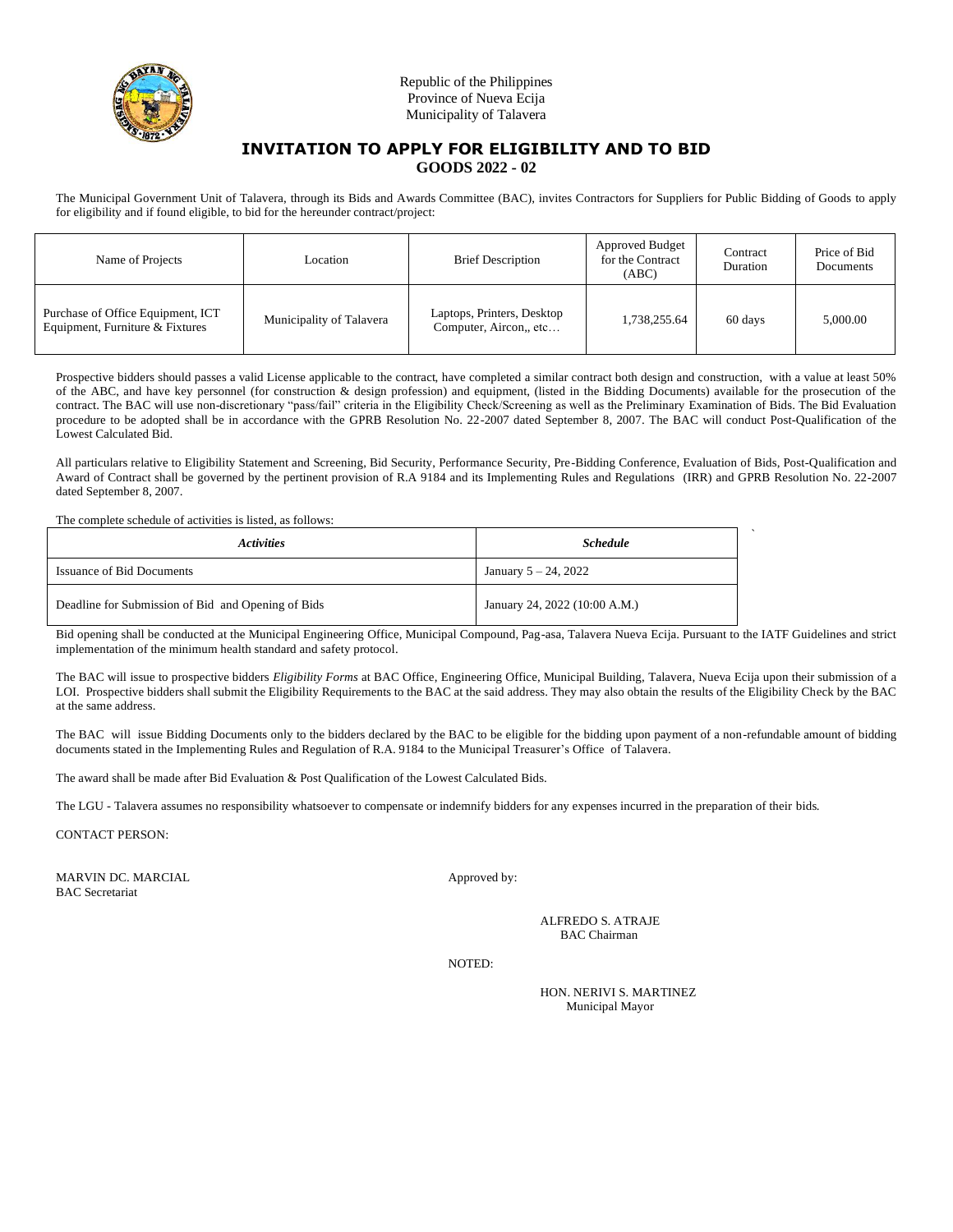

# **INVITATION TO APPLY FOR ELIGIBILITY AND TO BID**

**GOODS 2022 - 03**

The Municipal Government Unit of Talavera, through its Bids and Awards Committee (BAC), invites Contractors for Suppliers for Public Bidding of Goods to apply for eligibility and if found eligible, to bid for the hereunder contract/project:

| Name of Projects           | Location                 | <b>Brief Description</b> | Approved Budget<br>for the Contract<br>(ABC) | Contract<br>Duration | Price of Bid<br>Documents |
|----------------------------|--------------------------|--------------------------|----------------------------------------------|----------------------|---------------------------|
| Purchase of Meals & Snacks | Municipality of Talavera | Meals & Snacks           | 1,182,600.00                                 | 300 days             | 5,000.00                  |

Prospective bidders should passes a valid License applicable to the contract, have completed a similar contract both design and construction, with a value at least 50% of the ABC, and have key personnel (for construction & design profession) and equipment, (listed in the Bidding Documents) available for the prosecution of the contract. The BAC will use non-discretionary "pass/fail" criteria in the Eligibility Check/Screening as well as the Preliminary Examination of Bids. The Bid Evaluation procedure to be adopted shall be in accordance with the GPRB Resolution No. 22-2007 dated September 8, 2007. The BAC will conduct Post-Qualification of the Lowest Calculated Bid.

All particulars relative to Eligibility Statement and Screening, Bid Security, Performance Security, Pre-Bidding Conference, Evaluation of Bids, Post-Qualification and Award of Contract shall be governed by the pertinent provision of R.A 9184 and its Implementing Rules and Regulations (IRR) and GPRB Resolution No. 22-2007 dated September 8, 2007.

The complete schedule of activities is listed, as follows:

| <i><b>Activities</b></i>                           | <b>Schedule</b>               |  |
|----------------------------------------------------|-------------------------------|--|
| <b>Issuance of Bid Documents</b>                   | January $5 - 24$ , 2022       |  |
| Deadline for Submission of Bid and Opening of Bids | January 24, 2022 (10:00 A.M.) |  |

Bid opening shall be conducted at the Municipal Engineering Office, Municipal Compound, Pag-asa, Talavera Nueva Ecija. Pursuant to the IATF Guidelines and strict implementation of the minimum health standard and safety protocol.

The BAC will issue to prospective bidders *Eligibility Forms* at BAC Office, Engineering Office, Municipal Building, Talavera, Nueva Ecija upon their submission of a LOI. Prospective bidders shall submit the Eligibility Requirements to the BAC at the said address. They may also obtain the results of the Eligibility Check by the BAC at the same address.

The BAC will issue Bidding Documents only to the bidders declared by the BAC to be eligible for the bidding upon payment of a non-refundable amount of bidding documents stated in the Implementing Rules and Regulation of R.A. 9184 to the Municipal Treasurer's Office of Talavera.

The award shall be made after Bid Evaluation & Post Qualification of the Lowest Calculated Bids.

The LGU - Talavera assumes no responsibility whatsoever to compensate or indemnify bidders for any expenses incurred in the preparation of their bids.

CONTACT PERSON:

MARVIN DC. MARCIAL Approved by: BAC Secretariat

ALFREDO S. ATRAJE BAC Chairman

NOTED:

HON. NERIVI S. MARTINEZ Municipal Mayor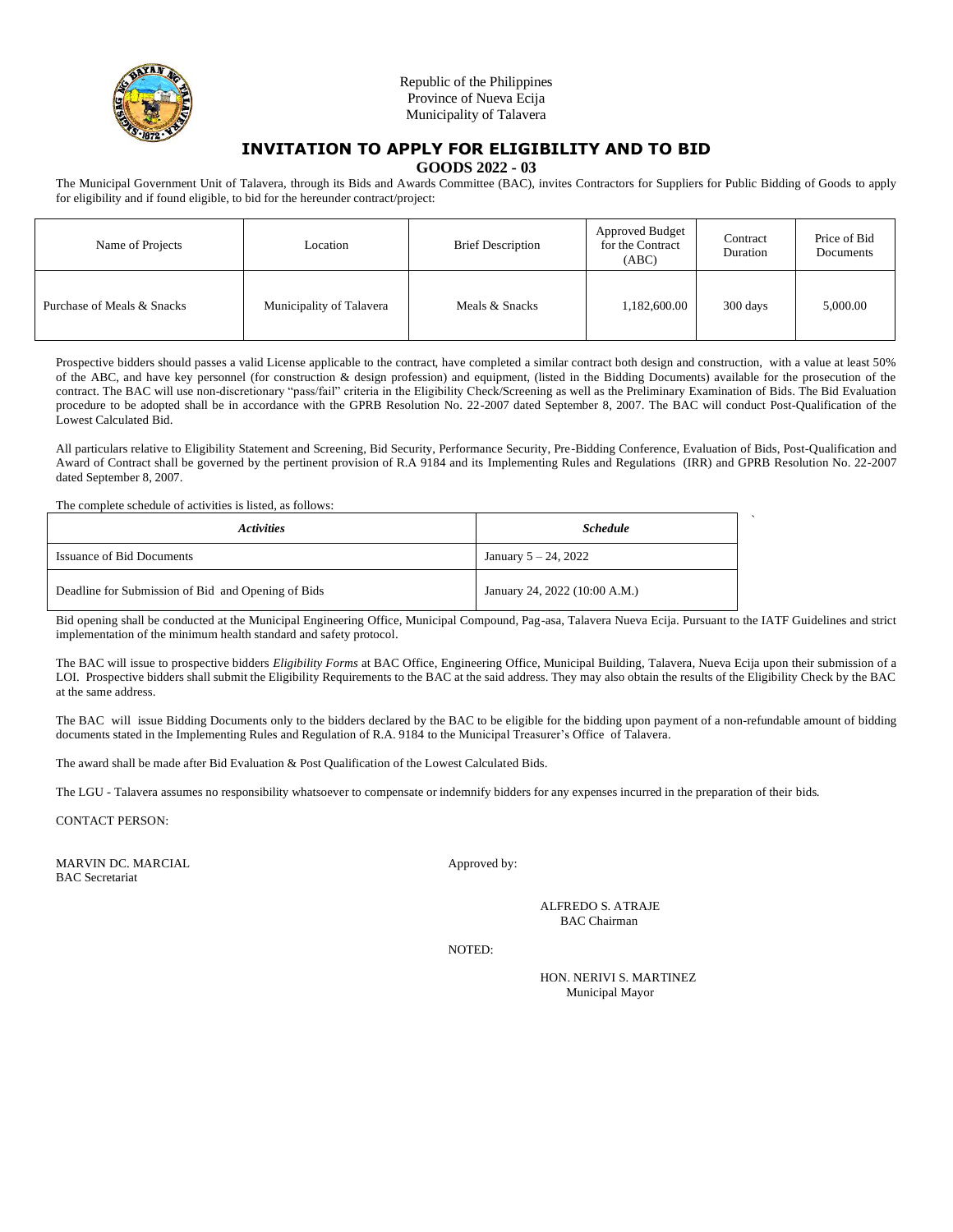

# **INVITATION TO APPLY FOR ELIGIBILITY AND TO BID**

**GOODS 2022 - 04**

The Municipal Government Unit of Talavera, through its Bids and Awards Committee (BAC), invites Contractors for Suppliers for Public Bidding of Goods to apply for eligibility and if found eligible, to bid for the hereunder contract/project:

| Name of Projects                                                                     | Location -               | <b>Brief Description</b>                                                 | Approved Budget<br>for the Contract<br>(ABC) | Contract<br>Duration | Price of Bid<br>Documents |
|--------------------------------------------------------------------------------------|--------------------------|--------------------------------------------------------------------------|----------------------------------------------|----------------------|---------------------------|
| Purchase of Drugs & Medicines,<br>Medical and Dental Supplies &<br>Medical Equipment | Municipality of Talavera | Drugs & Medicines, Medical<br>and Dental Supplies & Medical<br>Equipment | 8,240,130.41                                 | 120 days             | 10,000.00                 |

Prospective bidders should passes a valid License applicable to the contract, have completed a similar contract both design and construction, with a value at least 50% of the ABC, and have key personnel (for construction & design profession) and equipment, (listed in the Bidding Documents) available for the prosecution of the contract. The BAC will use non-discretionary "pass/fail" criteria in the Eligibility Check/Screening as well as the Preliminary Examination of Bids. The Bid Evaluation procedure to be adopted shall be in accordance with the GPRB Resolution No. 22-2007 dated September 8, 2007. The BAC will conduct Post-Qualification of the Lowest Calculated Bid.

All particulars relative to Eligibility Statement and Screening, Bid Security, Performance Security, Pre-Bidding Conference, Evaluation of Bids, Post-Qualification and Award of Contract shall be governed by the pertinent provision of R.A 9184 and its Implementing Rules and Regulations (IRR) and GPRB Resolution No. 22-2007 dated September 8, 2007.

The complete schedule of activities is listed, as follows:

| <i>Activities</i>                                  | <b>Schedule</b>               |  |
|----------------------------------------------------|-------------------------------|--|
| <b>Issuance of Bid Documents</b>                   | January $5 - 24$ , 2022       |  |
| Deadline for Submission of Bid and Opening of Bids | January 24, 2022 (10:00 A.M.) |  |

Bid opening shall be conducted at the Municipal Engineering Office, Municipal Compound, Pag-asa, Talavera Nueva Ecija. Pursuant to the IATF Guidelines and strict implementation of the minimum health standard and safety protocol.

The BAC will issue to prospective bidders *Eligibility Forms* at BAC Office, Engineering Office, Municipal Building, Talavera, Nueva Ecija upon their submission of a LOI. Prospective bidders shall submit the Eligibility Requirements to the BAC at the said address. They may also obtain the results of the Eligibility Check by the BAC at the same address.

The BAC will issue Bidding Documents only to the bidders declared by the BAC to be eligible for the bidding upon payment of a non-refundable amount of bidding documents stated in the Implementing Rules and Regulation of R.A. 9184 to the Municipal Treasurer's Office of Talavera.

The award shall be made after Bid Evaluation & Post Qualification of the Lowest Calculated Bids.

The LGU - Talavera assumes no responsibility whatsoever to compensate or indemnify bidders for any expenses incurred in the preparation of their bids.

CONTACT PERSON:

MARVIN DC. MARCIAL Approved by: BAC Secretariat

ALFREDO S. ATRAJE BAC Chairman

NOTED:

HON. NERIVI S. MARTINEZ Municipal Mayor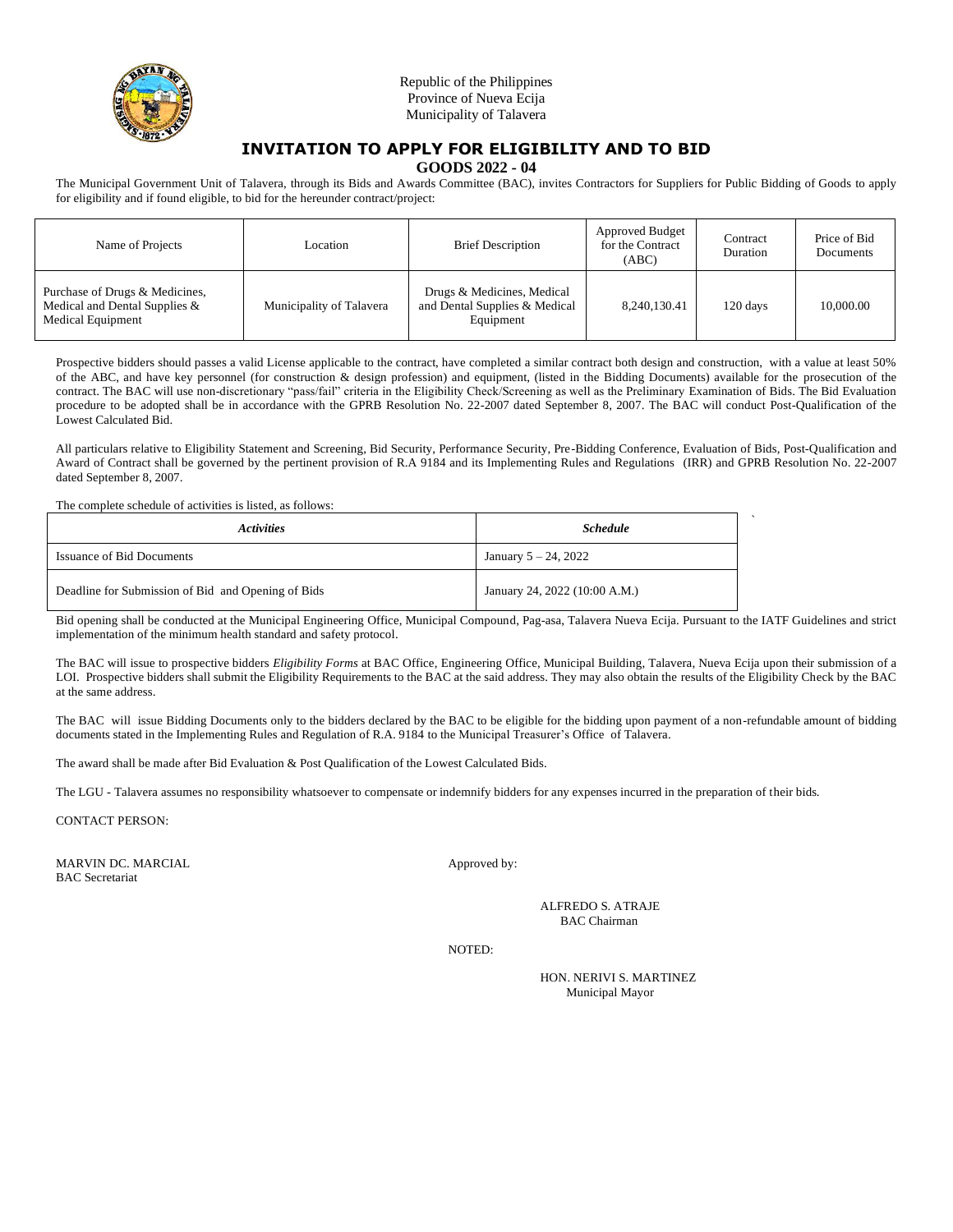

### **INVITATION TO APPLY FOR ELIGIBILITY AND TO BID GOODS 2022 - 05**

The Municipal Government Unit of Talavera, through its Bids and Awards Committee (BAC), invites Contractors for Suppliers for Public Bidding of Goods to apply for eligibility and if found eligible, to bid for the hereunder contract/project:

| Name of Projects                                                                                            | Location                 | <b>Brief Description</b>                                              | Approved Budget<br>for the Contract<br>(ABC) | Contract<br>Duration | Price of Bid<br>Documents |
|-------------------------------------------------------------------------------------------------------------|--------------------------|-----------------------------------------------------------------------|----------------------------------------------|----------------------|---------------------------|
| Purchase of Food Ingredients<br>& Supplies for Nutrition<br>Program of Municipal<br><b>Nutrition Office</b> | Municipality of Talavera | Vegetables, Rice, Milk, Condiments,<br>Chicken, Meat, Pork, Fish, etc | 766,713.00                                   | 210 days             | 1.000.00                  |

Prospective bidders should passes a valid License applicable to the contract, have completed a similar contract both design and construction, with a value at least 50% of the ABC, and have key personnel (for construction & design profession) and equipment, (listed in the Bidding Documents) available for the prosecution of the contract. The BAC will use non-discretionary "pass/fail" criteria in the Eligibility Check/Screening as well as the Preliminary Examination of Bids. The Bid Evaluation procedure to be adopted shall be in accordance with the GPRB Resolution No. 22-2007 dated September 8, 2007. The BAC will conduct Post-Qualification of the Lowest Calculated Bid.

All particulars relative to Eligibility Statement and Screening, Bid Security, Performance Security, Pre-Bidding Conference, Evaluation of Bids, Post-Qualification and Award of Contract shall be governed by the pertinent provision of R.A 9184 and its Implementing Rules and Regulations (IRR) and GPRB Resolution No. 22-2007 dated September 8, 2007.

The complete schedule of activities is listed, as follows:

| <i>Activities</i>                                  | <b>Schedule</b>               |  |
|----------------------------------------------------|-------------------------------|--|
| <b>Issuance of Bid Documents</b>                   | January 5 - 24, 2022          |  |
| Deadline for Submission of Bid and Opening of Bids | January 24, 2022 (10:00 A.M.) |  |

Bid opening shall be conducted at the Municipal Engineering Office, Municipal Compound, Pag-asa, Talavera Nueva Ecija. Pursuant to the IATF Guidelines and strict implementation of the minimum health standard and safety protocol.

The BAC will issue to prospective bidders *Eligibility Forms* at BAC Office, Engineering Office, Municipal Building, Talavera, Nueva Ecija upon their submission of a LOI. Prospective bidders shall submit the Eligibility Requirements to the BAC at the said address. They may also obtain the results of the Eligibility Check by the BAC at the same address.

The BAC will issue Bidding Documents only to the bidders declared by the BAC to be eligible for the bidding upon payment of a non-refundable amount of bidding documents stated in the Implementing Rules and Regulation of R.A. 9184 to the Municipal Treasurer's Office of Talavera.

The award shall be made after Bid Evaluation & Post Qualification of the Lowest Calculated Bids.

The LGU - Talavera assumes no responsibility whatsoever to compensate or indemnify bidders for any expenses incurred in the preparation of their bids.

CONTACT PERSON:

MARVIN DC. MARCIAL Approved by: BAC Secretariat Municipal Engineering Office

ALFREDO S. ATRAJE BAC Chairman

NOTED:

HON. NERIVI S. MARTINEZ Municipal Mayor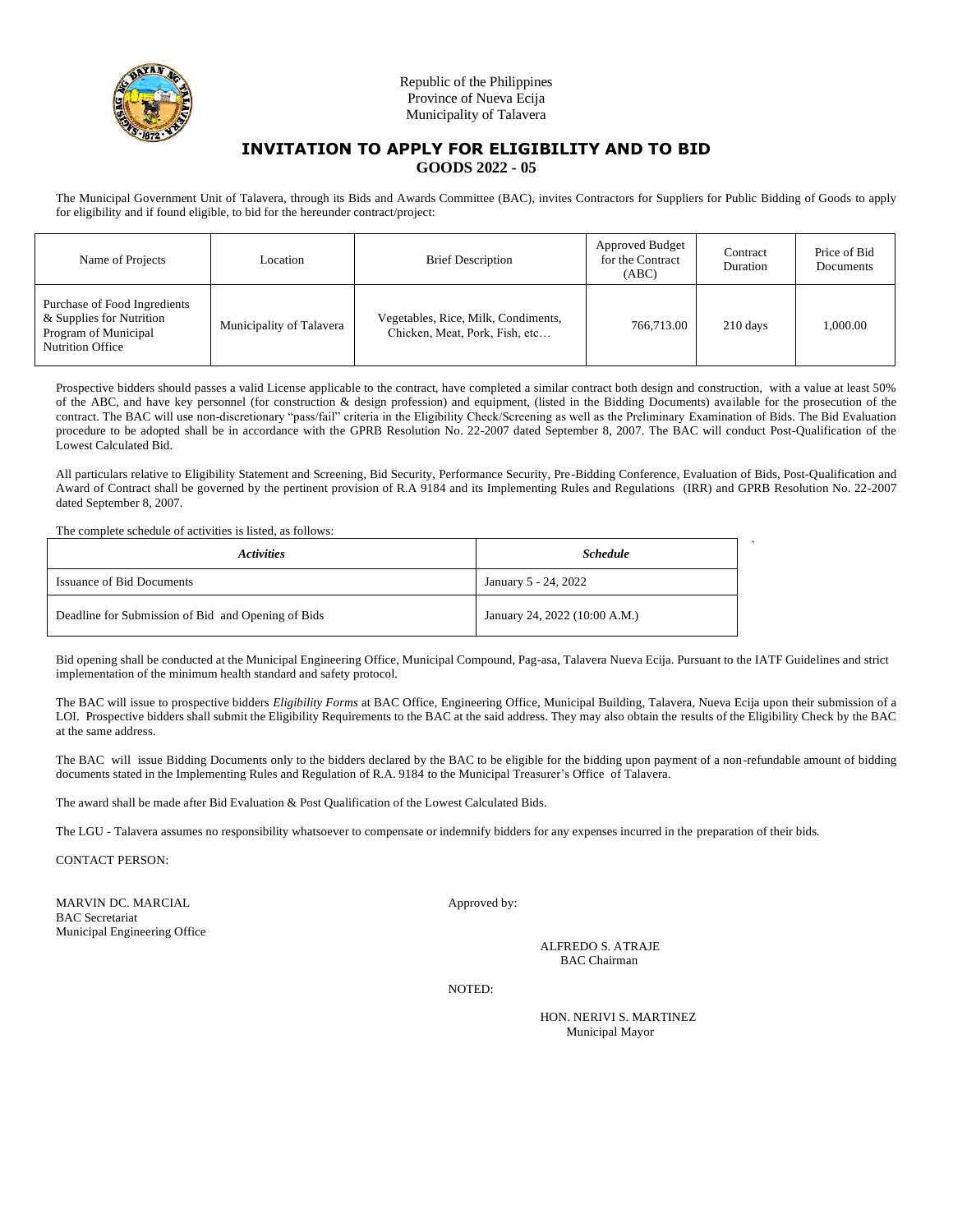

### **INVITATION TO APPLY FOR ELIGIBILITY AND TO BID GOODS 2022 - 06**

The Municipal Government Unit of Talavera, through its Bids and Awards Committee (BAC), invites Contractors for Suppliers for Public Bidding of Goods to apply for eligibility and if found eligible, to bid for the hereunder contract/project:

| Name of Projects                                                                                       | Location                 | <b>Brief Description</b>                                                                | Approved Budget<br>for the Contract<br>(ABC) | Contract<br>Duration | Price of Bid<br>Documents |
|--------------------------------------------------------------------------------------------------------|--------------------------|-----------------------------------------------------------------------------------------|----------------------------------------------|----------------------|---------------------------|
| Purchase of Agricultural &<br>Poultry Supplies & Veterinary<br>Supplies, Livestock & Farm<br>Machinery | Municipality of Talavera | Agricultural & Poultry Supplies &<br>Veterinary Supplies, Livestock & Farm<br>Machinery | 7.876.274.00                                 | 90 days              | 10,000.00                 |

Prospective bidders should passes a valid License applicable to the contract, have completed a similar contract both design and construction, with a value at least 50% of the ABC, and have key personnel (for construction & design profession) and equipment, (listed in the Bidding Documents) available for the prosecution of the contract. The BAC will use non-discretionary "pass/fail" criteria in the Eligibility Check/Screening as well as the Preliminary Examination of Bids. The Bid Evaluation procedure to be adopted shall be in accordance with the GPRB Resolution No. 22-2007 dated September 8, 2007. The BAC will conduct Post-Qualification of the Lowest Calculated Bid.

All particulars relative to Eligibility Statement and Screening, Bid Security, Performance Security, Pre-Bidding Conference, Evaluation of Bids, Post-Qualification and Award of Contract shall be governed by the pertinent provision of R.A 9184 and its Implementing Rules and Regulations (IRR) and GPRB Resolution No. 22-2007 dated September 8, 2007.

The complete schedule of activities is listed, as follows:

| <i>Activities</i>                                  | <b>Schedule</b>               |  |
|----------------------------------------------------|-------------------------------|--|
| <b>Issuance of Bid Documents</b>                   | January 5 - 24, 2022          |  |
| Deadline for Submission of Bid and Opening of Bids | January 24, 2022 (10:00 A.M.) |  |

Bid opening shall be conducted at the Municipal Engineering Office, Municipal Compound, Pag-asa, Talavera Nueva Ecija. Pursuant to the IATF Guidelines and strict implementation of the minimum health standard and safety protocol.

The BAC will issue to prospective bidders *Eligibility Forms* at BAC Office, Engineering Office, Municipal Building, Talavera, Nueva Ecija upon their submission of a LOI. Prospective bidders shall submit the Eligibility Requirements to the BAC at the said address. They may also obtain the results of the Eligibility Check by the BAC at the same address.

The BAC will issue Bidding Documents only to the bidders declared by the BAC to be eligible for the bidding upon payment of a non-refundable amount of bidding documents stated in the Implementing Rules and Regulation of R.A. 9184 to the Municipal Treasurer's Office of Talavera.

The award shall be made after Bid Evaluation & Post Qualification of the Lowest Calculated Bids.

The LGU - Talavera assumes no responsibility whatsoever to compensate or indemnify bidders for any expenses incurred in the preparation of their bids.

CONTACT PERSON:

MARVIN DC. MARCIAL Approved by: BAC Secretariat Municipal Engineering Office

ALFREDO S. ATRAJE BAC Chairman

NOTED:

HON. NERIVI S. MARTINEZ Municipal Mayor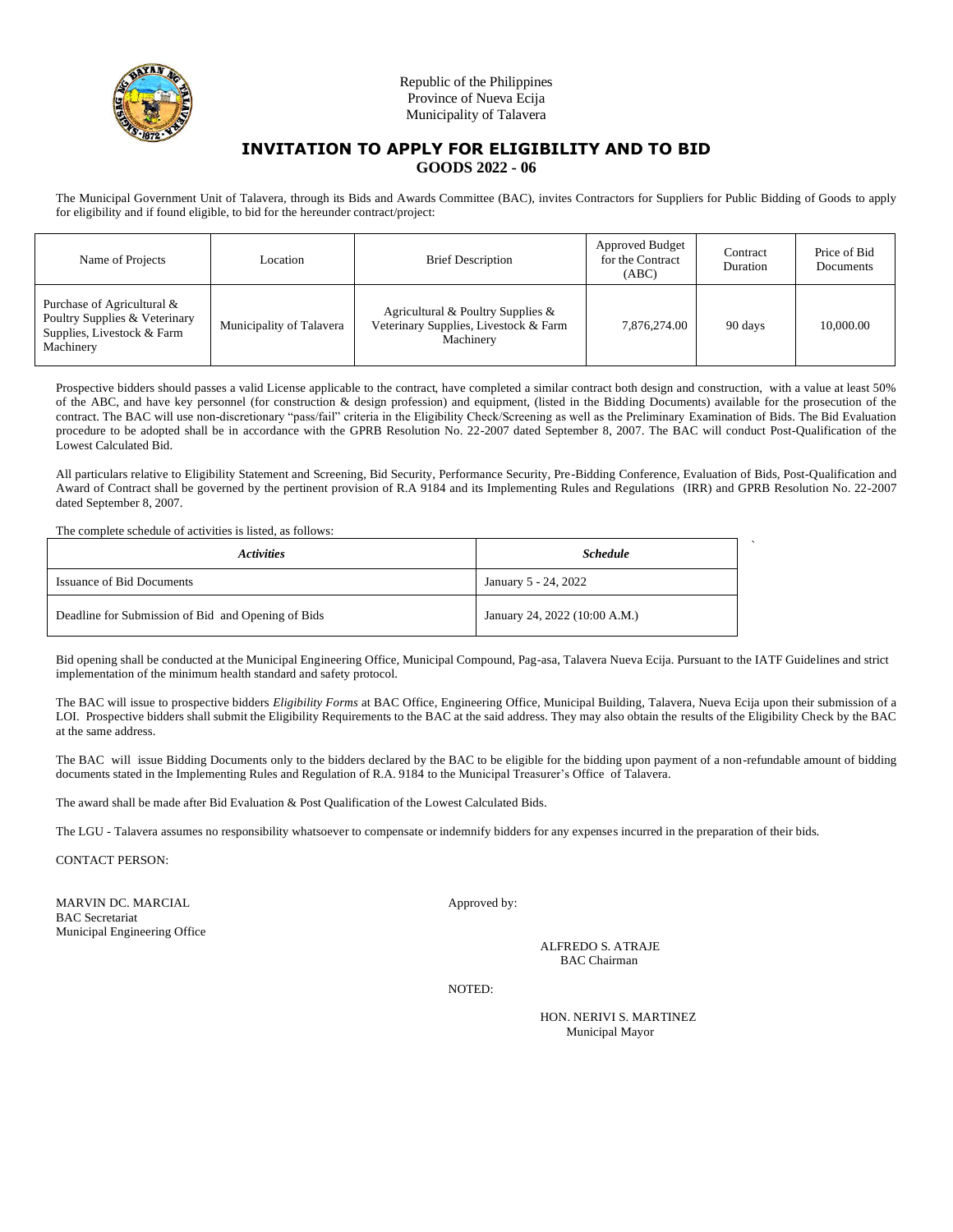

### **INVITATION TO APPLY FOR ELIGIBILITY AND TO BID GOODS 2022 – 07**

The Municipal Government Unit of Talavera, through its Bids and Awards Committee (BAC), invites Contractors for Suppliers for Public Bidding of Goods to apply for eligibility and if found eligible, to bid for the hereunder contract/project:

| Name of Projects                      | Location                 | <b>Brief Description</b>                                                                                                                                                                                                                                                          | <b>Approved Budget</b><br>for the Contract<br>(ABC) | Contract<br>Duration | Price of Bid<br>Documents |
|---------------------------------------|--------------------------|-----------------------------------------------------------------------------------------------------------------------------------------------------------------------------------------------------------------------------------------------------------------------------------|-----------------------------------------------------|----------------------|---------------------------|
| Purchase of One (1) Unit<br>Ambulance | Municipality of Talavera | Diesel Engine, YD25 2, 488cc, 4 Cylinder<br>In-Line Type, 16 Valve Double Head Cam<br>(DOHC), Max. Power: 95KW at<br>3,200rpm, Max Torque: 356Nm at 1400-<br>2000rpm, with GSI Insurance, 3 Years<br>LTO Registration with Complete<br>Accessories and Equipment for<br>Ambulance | 2.500,000.00                                        | 90 days              | 5,000.00                  |

Prospective bidders should passes a valid License applicable to the contract, have completed a similar contract both design and construction, with a value at least 50% of the ABC, and have key personnel (for construction & design profession) and equipment, (listed in the Bidding Documents) available for the prosecution of the contract. The BAC will use non-discretionary "pass/fail" criteria in the Eligibility Check/Screening as well as the Preliminary Examination of Bids. The Bid Evaluation procedure to be adopted shall be in accordance with the GPRB Resolution No. 22-2007 dated September 8, 2007. The BAC will conduct Post-Qualification of the Lowest Calculated Bid.

All particulars relative to Eligibility Statement and Screening, Bid Security, Performance Security, Pre-Bidding Conference, Evaluation of Bids, Post-Qualification and Award of Contract shall be governed by the pertinent provision of R.A 9184 and its Implementing Rules and Regulations (IRR) and GPRB Resolution No. 22-2007 dated September 8, 2007.

The complete schedule of activities is listed, as follows:

| <b>Activities</b>                                  | <b>Schedule</b>               |  |
|----------------------------------------------------|-------------------------------|--|
| <b>Issuance of Bid Documents</b>                   | January 5 - 24, 2022          |  |
| Deadline for Submission of Bid and Opening of Bids | January 24, 2022 (10:00 A.M.) |  |

Bid opening shall be conducted at the Municipal Engineering Office, Municipal Compound, Pag-asa, Talavera Nueva Ecija. Pursuant to the IATF Guidelines and strict implementation of the minimum health standard and safety protocol.

The BAC will issue to prospective bidders *Eligibility Forms* at BAC Office, Engineering Office, Municipal Building, Talavera, Nueva Ecija upon their submission of a LOI. Prospective bidders shall submit the Eligibility Requirements to the BAC at the said address. They may also obtain the results of the Eligibility Check by the BAC at the same address.

The BAC will issue Bidding Documents only to the bidders declared by the BAC to be eligible for the bidding upon payment of a non-refundable amount of bidding documents stated in the Implementing Rules and Regulation of R.A. 9184 to the Municipal Treasurer's Office of Talavera.

The award shall be made after Bid Evaluation & Post Qualification of the Lowest Calculated Bids.

The LGU - Talavera assumes no responsibility whatsoever to compensate or indemnify bidders for any expenses incurred in the preparation of their bids.

CONTACT PERSON:

MARVIN DC. MARCIAL Approved by: BAC Secretariat Municipal Engineering Office

ALFREDO S. ATRAJE BAC Chairman

NOTED:

HON. NERIVI S. MARTINEZ Municipal Mayor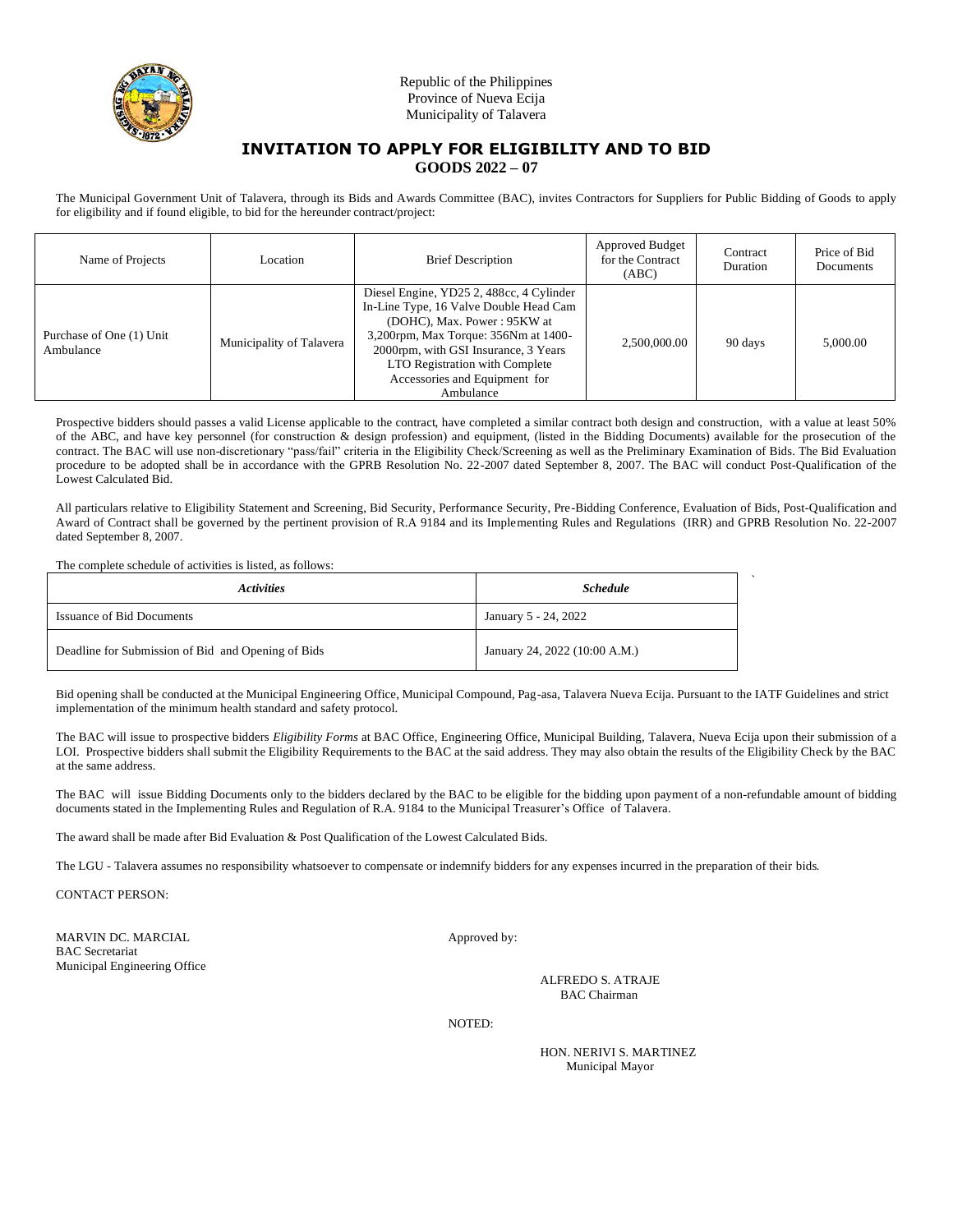

### **INVITATION TO APPLY FOR ELIGIBILITY AND TO BID GOODS 2022 – 08**

The Municipal Government Unit of Talavera, through its Bids and Awards Committee (BAC), invites Contractors for Suppliers for Public Bidding of Goods to apply for eligibility and if found eligible, to bid for the hereunder contract/project:

| Name of Projects                                                      | Location                 | <b>Brief Description</b> | Approved Budget<br>for the Contract<br>(ABC) | Contract<br>Duration | Price of Bid<br>Documents |
|-----------------------------------------------------------------------|--------------------------|--------------------------|----------------------------------------------|----------------------|---------------------------|
| Purchase of Parts for the<br>Repair & Maintenance of<br>Motor Vehicle | Municipality of Talavera | Tires & Batteries        | 64,540.00                                    | 30 days              | 500.00                    |

Prospective bidders should passes a valid License applicable to the contract, have completed a similar contract both design and construction, with a value at least 50% of the ABC, and have key personnel (for construction & design profession) and equipment, (listed in the Bidding Documents) available for the prosecution of the contract. The BAC will use non-discretionary "pass/fail" criteria in the Eligibility Check/Screening as well as the Preliminary Examination of Bids. The Bid Evaluation procedure to be adopted shall be in accordance with the GPRB Resolution No. 22-2007 dated September 8, 2007. The BAC will conduct Post-Qualification of the Lowest Calculated Bid.

All particulars relative to Eligibility Statement and Screening, Bid Security, Performance Security, Pre-Bidding Conference, Evaluation of Bids, Post-Qualification and Award of Contract shall be governed by the pertinent provision of R.A 9184 and its Implementing Rules and Regulations (IRR) and GPRB Resolution No. 22-2007 dated September 8, 2007.

The complete schedule of activities is listed, as follows:

| <i><b>Activities</b></i>                           | <b>Schedule</b>               |  |
|----------------------------------------------------|-------------------------------|--|
| <b>Issuance of Bid Documents</b>                   | January 5 - 24, 2022          |  |
| Deadline for Submission of Bid and Opening of Bids | January 24, 2022 (10:00 A.M.) |  |

Bid opening shall be conducted at the Municipal Engineering Office, Municipal Compound, Pag-asa, Talavera Nueva Ecija. Pursuant to the IATF Guidelines and strict implementation of the minimum health standard and safety protocol.

The BAC will issue to prospective bidders *Eligibility Forms* at BAC Office, Engineering Office, Municipal Building, Talavera, Nueva Ecija upon their submission of a LOI. Prospective bidders shall submit the Eligibility Requirements to the BAC at the said address. They may also obtain the results of the Eligibility Check by the BAC at the same address.

The BAC will issue Bidding Documents only to the bidders declared by the BAC to be eligible for the bidding upon payment of a non-refundable amount of bidding documents stated in the Implementing Rules and Regulation of R.A. 9184 to the Municipal Treasurer's Office of Talavera.

The award shall be made after Bid Evaluation & Post Qualification of the Lowest Calculated Bids.

The LGU - Talavera assumes no responsibility whatsoever to compensate or indemnify bidders for any expenses incurred in the preparation of their bids.

CONTACT PERSON:

MARVIN DC. MARCIAL Approved by: BAC Secretariat Municipal Engineering Office

ALFREDO S. ATRAJE BAC Chairman

NOTED:

HON. NERIVI S. MARTINEZ Municipal Mayor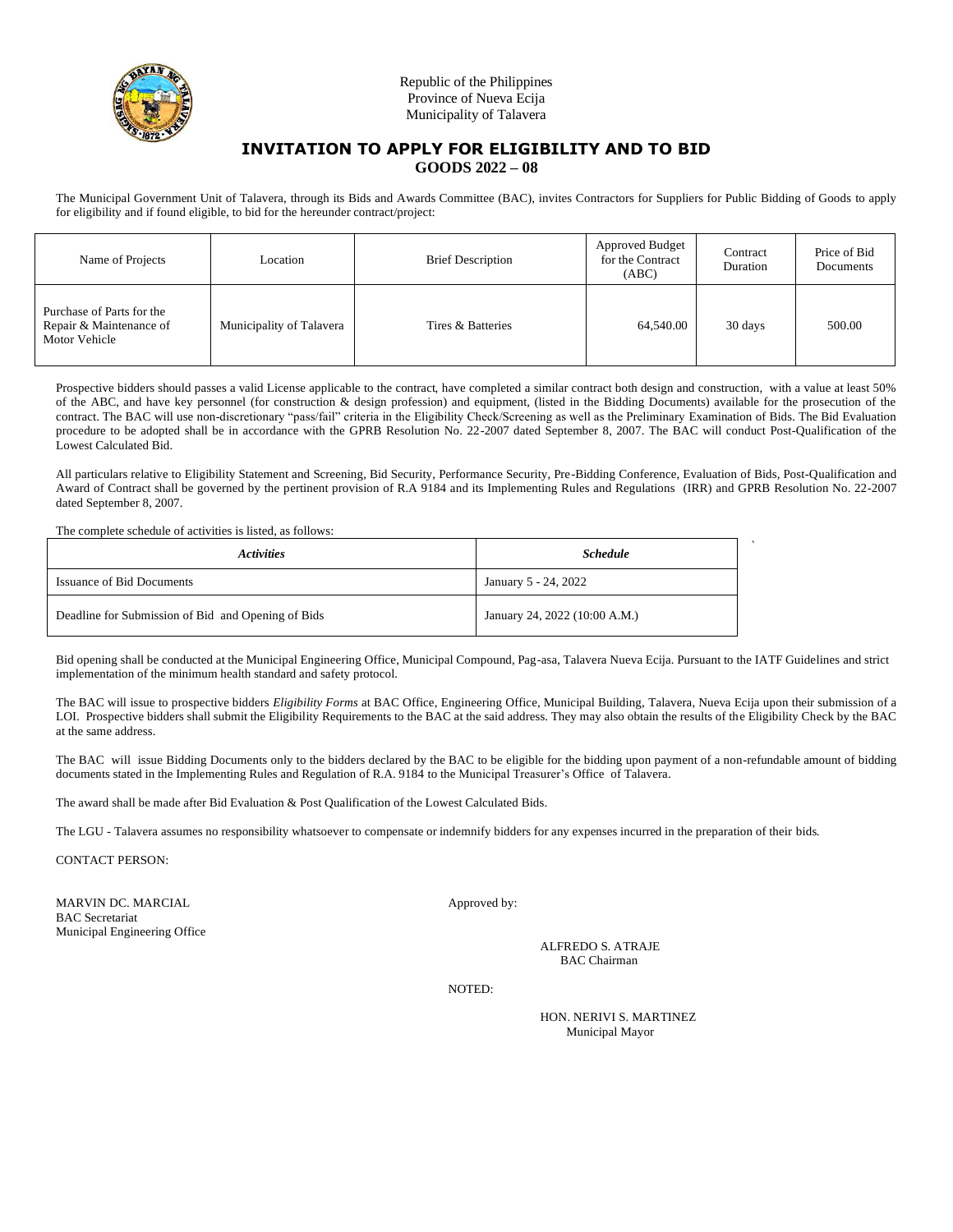

### **INVITATION TO APPLY FOR ELIGIBILITY AND TO BID GOODS 2022 - 09**

The Municipal Government Unit of Talavera, through its Bids and Awards Committee (BAC), invites Contractors for Suppliers for Public Bidding of Goods to apply for eligibility and if found eligible, to bid for the hereunder contract/project:

| Name of Projects        | Location                 | <b>Brief Description</b> | Approved Budget<br>for the Contract<br>(ABC) | Contract<br>Duration | Price of Bid<br>Documents |
|-------------------------|--------------------------|--------------------------|----------------------------------------------|----------------------|---------------------------|
| Purchase of Cooking Gas | Municipality of Talavera | Cooking Gas              | 617,040.00                                   | 365 days             | 1,000.00                  |

Prospective bidders should passes a valid License applicable to the contract, have completed a similar contract both design and construction, with a value at least 50% of the ABC, and have key personnel (for construction & design profession) and equipment, (listed in the Bidding Documents) available for the prosecution of the contract. The BAC will use non-discretionary "pass/fail" criteria in the Eligibility Check/Screening as well as the Preliminary Examination of Bids. The Bid Evaluation procedure to be adopted shall be in accordance with the GPRB Resolution No. 22-2007 dated September 8, 2007. The BAC will conduct Post-Qualification of the Lowest Calculated Bid.

All particulars relative to Eligibility Statement and Screening, Bid Security, Performance Security, Pre-Bidding Conference, Evaluation of Bids, Post-Qualification and Award of Contract shall be governed by the pertinent provision of R.A 9184 and its Implementing Rules and Regulations (IRR) and GPRB Resolution No. 22-2007 dated September 8, 2007.

The complete schedule of activities is listed, as follows:

| <i><b>Activities</b></i>                           | <b>Schedule</b>               |  |
|----------------------------------------------------|-------------------------------|--|
| <b>Issuance of Bid Documents</b>                   | January $5 - 24$ , 2022       |  |
| Deadline for Submission of Bid and Opening of Bids | January 24, 2022 (10:00 A.M.) |  |

` Bid opening shall be conducted at the Municipal Engineering Office, Municipal Compound, Pag-asa, Talavera Nueva Ecija. Pursuant to the IATF Guidelines and strict implementation of the minimum health standard and safety protocol.

The BAC will issue to prospective bidders *Eligibility Forms* at BAC Office, Engineering Office, Municipal Building, Talavera, Nueva Ecija upon their submission of a LOI. Prospective bidders shall submit the Eligibility Requirements to the BAC at the said address. They may also obtain the results of the Eligibility Check by the BAC at the same address.

The BAC will issue Bidding Documents only to the bidders declared by the BAC to be eligible for the bidding upon payment of a non-refundable amount of bidding documents stated in the Implementing Rules and Regulation of R.A. 9184 to the Municipal Treasurer's Office of Talavera.

The award shall be made after Bid Evaluation & Post Qualification of the Lowest Calculated Bids (Short of Award).

The LGU - Talavera assumes no responsibility whatsoever to compensate or indemnify bidders for any expenses incurred in the preparation of their bids.

CONTACT PERSON:

MARVIN DC. MARCIAL Approved by: BAC Secretariat Municipal Engineering Office

ALFREDO S. ATRAJE BAC Chairman

NOTED: